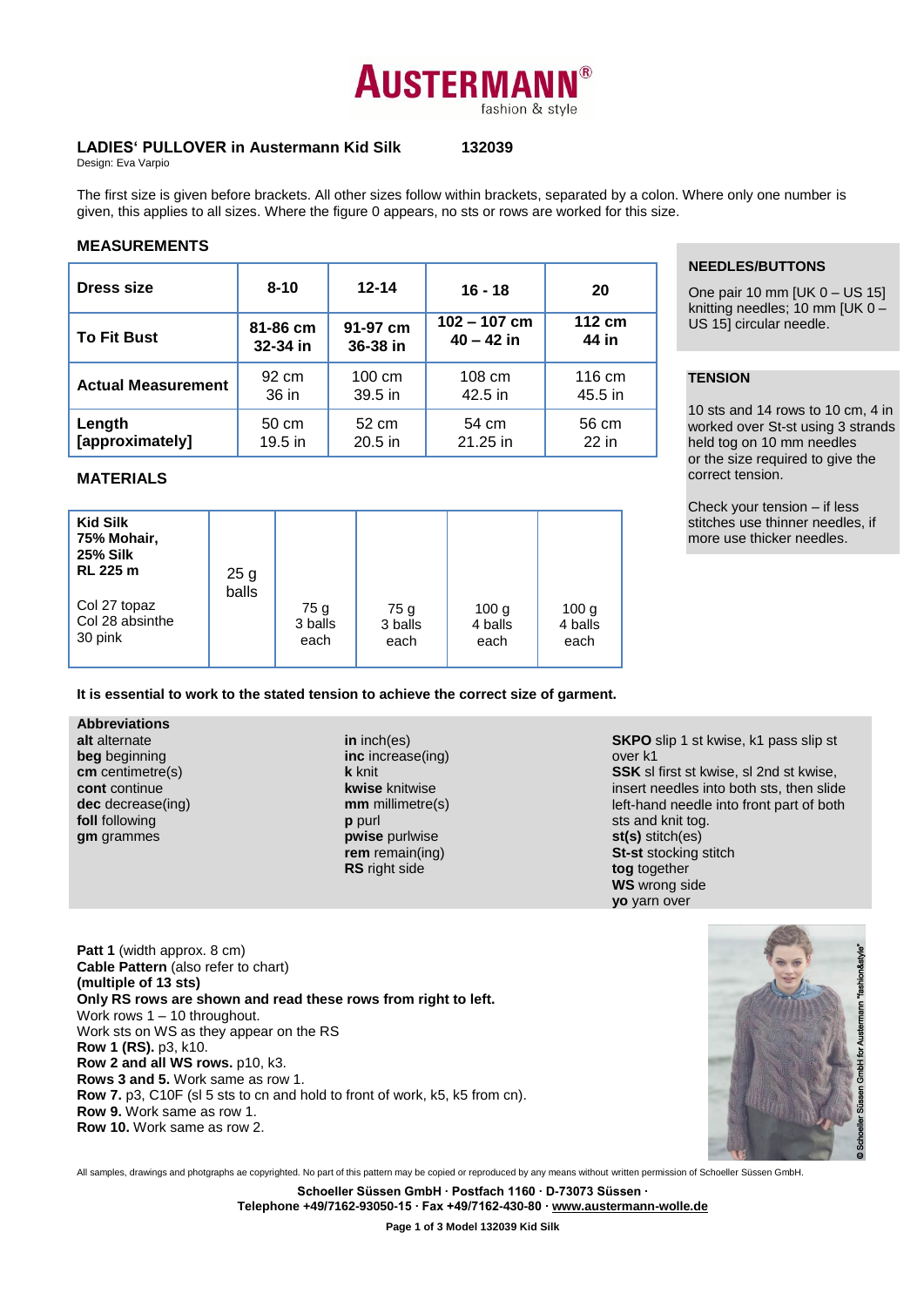

**Patt 2 Twisted Rib Row 1 (RS).** \* k1 tbl, p1; rep from \* to end. **Row 2.** \* k1, p1 tbl; rep from \* to end. Rep rows 1 and 2 for Twisted Rib.

#### **Patt 3**

**Stocking stitch:** (St-st) RS rows k, WS rows p

**Patt 4**

**Reverse Stocking stitch:** (rev St-st) RS rows p, WS rows k

# **PULLOVER**

**BACK**

Using 10 mm needles and 1 strand of each colour held tog (3 strands in total), cast on 66 [70:74:78] sts. 1st Row (RS). \* k1 tbl, p1; rep from \* to end. 2nd Row.  $*$  k1, p1 tbl; rep from  $*$  to end. These 2 rows form Twisted Rib. Work in Twisted Rib for 8 cm. Cont in patt as foll: **1st Row (RS).** k12 [14:16:18] sts (for St-st), (p3, k10) 3 times (for 39 sts in Cable Patt), p3 (for rev St-st), k12 [14:16:18] sts (for St-st). Cont in patt as set until work meas 30 [31:32:34] cm from beg, ending with RS facing for next row. **Raglan Armhole and Neck Shaping** Cast off 3 [3:4:4] sts at beg of next 2 rows. **Dec Row 1 (RS).** k2, SSK, patt to last 4 sts, k2tog, k2. **Dec Row 2 (WS).** p2, p2tog, patt to last 4 sts, p2tog tbl, k2.

Rep these 2 rows 1 [2:2:3] times more. Rep dec row 1 only every foll 12 alt rows.

At the same time, when work meas 46 [48:50:54] cm from beg, cast off centre 12 [12:14:14] sts and working each side of neck separately, cast off 3 sts 2 times and 2 sts once at inside neck edge.

# **FRONT**

Using 10 mm needles and 1 strand of each colour held tog (3 strands in total), cast on 66 [70:74:78] sts. **1st Row (RS).** \* k1 tbl, p1; rep from \* to end. 2nd Row.  $*$  k1, p1 tbl; rep from  $*$  to end. These 2 rows form Twisted Rib. Work in Twisted Rib for 8 cm. Cont in patt as foll: **1st Row (RS).** k12 [14:16:18] sts (for St-st), (p3, k10) 3 times (for 39 sts in Cable Patt), p3 (for rev St-st), k12 [14:16:18] sts (for St-st). Cont in patt as set until work meas 30 [31:32:34] cm from beg, ending with RS facing for next row. **Raglan Armhole and Neck Shaping** Cast off 3 [3:4:4] sts at beg of next 2 rows. **Dec Row 1 (RS).** k2, SSK, patt to last 4 sts, k2tog, k2. **Dec Row 2 (WS).** p2, p2tog, patt to last 4 sts, p2tog tbl, k2. Rep these 2 rows 1 [2:2:3] times more. Rep dec row 1 only every foll 12 alt rows.

At the same time, when work meas 41 [43:45:49] cm from beg, cast off centre 8 [8:10:10] sts and working each side of neck separately, cast off 3 sts once, 1 st 5 times and 2 sts once at inside neck edge.

## **SLEEVES (both the same)**

Using 10 mm needles and 1 strand of each colour held tog (3 strands in total), cast on 26 [26:28:28] sts.

**1st Row (RS).** \* k1 tbl, p1; rep from \* to end.

2nd Row.  $*$  k1, p1 tbl; rep from  $*$  to end.

These 2 rows form Twisted Rib.

Work in Twisted Rib for 8 cm, inc 1 st each side on last WS row. 28 [28:30:30] sts. Cont in patt as foll:

**1st Row (RS).** k6 [6:7:7] sts (for St-st), p3, k10 (for 13 sts in Cable Patt), p3 (for rev St-st), k6 [6:7:7] sts (for St-st).

Cont in patt as set.

#### **Side Shaping**

All samples, drawings and photgraphs ae copyrighted. No part of this pattern may be copied or reproduced by any means without written permission of Schoeller Süssen GmbH. Inc 1 st in from edge at each end every foll 8th [6th:6th:6th] row 7 [9:7:1] times, every foll 0 [0:4th:4th] rows 0 [0:2:10] times, working inc sts into St-st. 42 [46:48:52] sts.

> **Schoeller Süssen GmbH ∙ Postfach 1160 ∙ D-73073 Süssen ∙ Telephone +49/7162-93050-15 ∙ Fax +49/7162-430-80 ∙ [www.austermann-wolle.de](http://www.austermann-wolle.de/)**